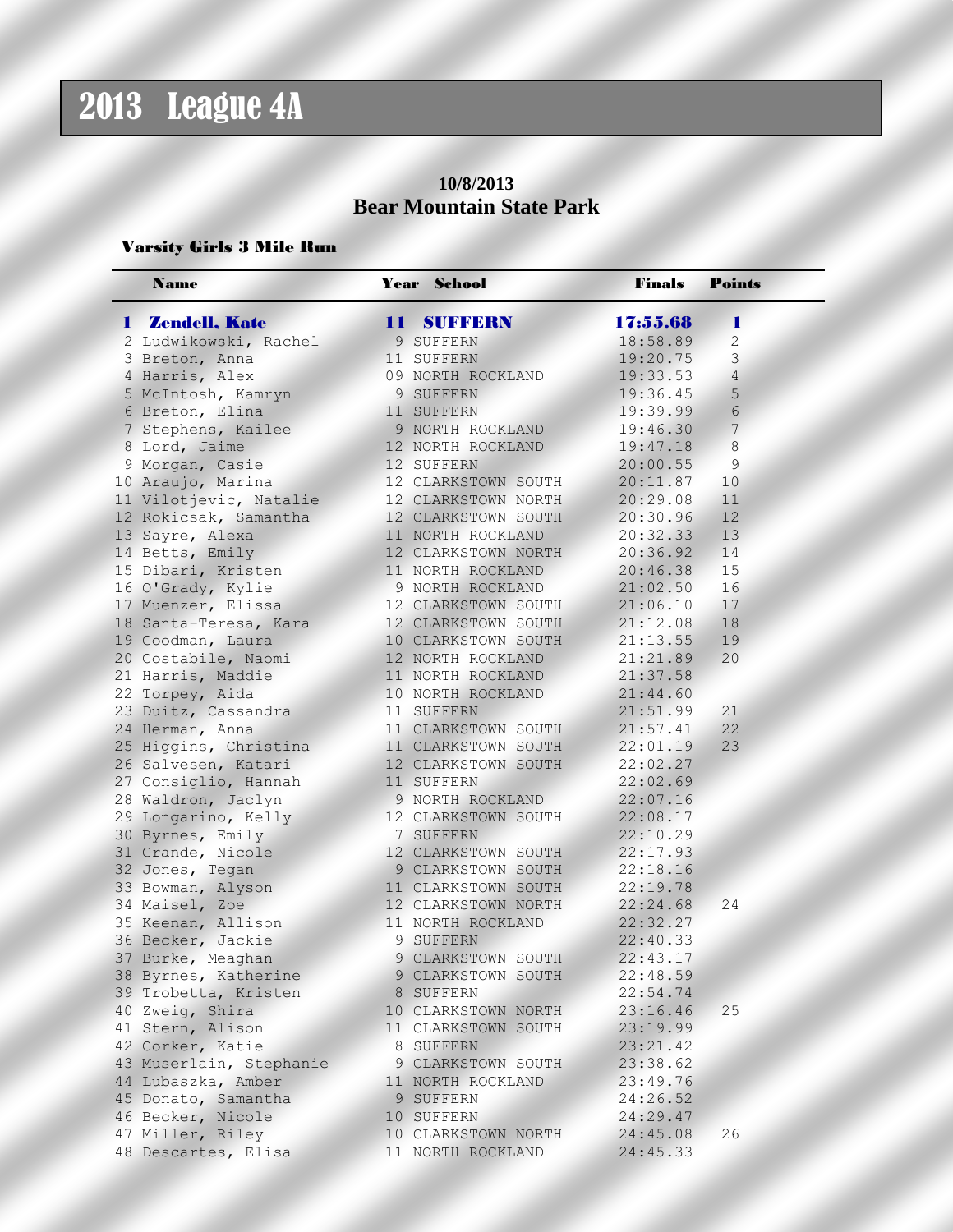| 49 Ross, Sydney      | 9 CLARKSTOWN NORTH  | 24:46.09 | 27 |
|----------------------|---------------------|----------|----|
|                      |                     |          |    |
| 50 Roppolo, Angela   | 12 NORTH ROCKLAND   | 24:49.94 |    |
| 51 Klev, Brianna     | 9 SUFFERN           | 25:13.80 |    |
| 52 Scobey, Eliana    | 10 CLARKSTOWN NORTH | 25:15.89 | 28 |
| 53 Goodman, Perri    | 9 SUFFERN           | 25:50.33 |    |
| 54 Dolan, Cara       | 9 CLARKSTOWN NORTH  | 25:52.69 |    |
| 55 Solan, Imani      | 11 SUFFERN          | 26:01.37 |    |
| 56 Okeke, Mary       | 10 CLARKSTOWN SOUTH | 26:06.33 |    |
| 57 St. Onge, Jillian | 9 CLARKSTOWN SOUTH  | 26:07.76 |    |
| 58 Wang, Anna        | 9 CLARKSTOWN NORTH  | 26:35.15 |    |
| 59 Chu, Allie        | 9 SUFFERN           | 27:48.39 |    |
| 60 Colavito, Giana   | 9 CLARKSTOWN NORTH  | 27:54.65 |    |
| 61 Santiago, Kyndel  | 10 SUFFERN          | 29:04.16 |    |
| 62 Meran, Amy        | 11 SUFFERN          | 29:11.36 |    |
| 63 Miller, Skyler    | 12 CLARKSTOWN NORTH | 30:07.68 |    |
| 64 Albert, Chloe     | 9 CLARKSTOWN NORTH  | 30:07.91 |    |
| 65 Dalmeus, Anecine  | 12 SUFFERN          | 32:39.45 |    |
|                      |                     |          |    |

### Team Scores

|                           | <b>Total</b> | $\mathbf{1}$   | $\mathbb{Z}^2$ | $\mathbf{3}$ | $\overline{\mathbf{4}}$ | $5 -$           | *6 | *7        |
|---------------------------|--------------|----------------|----------------|--------------|-------------------------|-----------------|----|-----------|
| <b>1 SUFFERN</b>          | 17           |                | $\overline{2}$ | 3            | 5 <sup>1</sup>          | 6               | -9 | -21       |
| Total Time: 1:35:31.76    |              |                |                |              |                         |                 |    |           |
| Average: 19:06.36         |              |                |                |              |                         |                 |    |           |
| <b>2 NORTH ROCKLAND</b>   | 47           | $\overline{4}$ | $\overline{7}$ | 8            | 13                      | 15 <sup>′</sup> | 16 | <b>20</b> |
| Total Time: 1:40:25.72    |              |                |                |              |                         |                 |    |           |
| Average: 20:05.15         |              |                |                |              |                         |                 |    |           |
| <b>3 CLARKSTOWN SOUTH</b> | 76           | 10             | <sup>12</sup>  | 17           | 18                      | 19 <sup>7</sup> | 22 | $\geq$ 23 |
| Total Time: 1:44:14.57    |              |                |                |              |                         |                 |    |           |
| Average: 20:50.92         |              |                |                |              |                         |                 |    |           |
| <b>4 CLARKSTOWN NORTH</b> | 100          | 11             | 14             | 24           | 25                      | 26              |    | -28       |
| Total Time: 1:51:32.22    |              |                |                |              |                         |                 |    |           |
| Average: 22:18.45         |              |                |                |              |                         |                 |    |           |

# 2013 League 4B

### **10/8/2013 Bear Mountain State Park**

#### Varsity Girls 3 Mile Run

| <b>Name</b>           | Year School           | <b>Finals</b> | <b>Points</b>   |
|-----------------------|-----------------------|---------------|-----------------|
| <b>1 Hayes, Kelly</b> | <b>11 PEARL RIVER</b> | 17:35.77      |                 |
| 2 Jaskot, Erin        | 12 TAPPAN ZEE         | 18:02.33      | 2               |
| 3 Haley, Emma         | 12 PEARL RIVER        | 18:38.65      | 3               |
| 4 Harding, Kaitlyn    | 9 PEARL RIVER         | 18:52.47      | $\overline{4}$  |
| 5 Rayward, Catherine  | 11 PEARL RIVER        | 18:54.19      | 5               |
| 6 Ayres, Kassidy      | 11 TAPPAN ZEE         | 18:58.74      | $6\overline{6}$ |
| 7 Durcan, Ailish      | 9 PEARL RIVER         | 19:03.29      | 7               |
| 8 Clinton, Erin       | 08 PEARL RIVER        | 19:07.37      | 8               |
| 9 O'Meara, Mary Kate  | 12 NANUET             | 19:12.12      | 9               |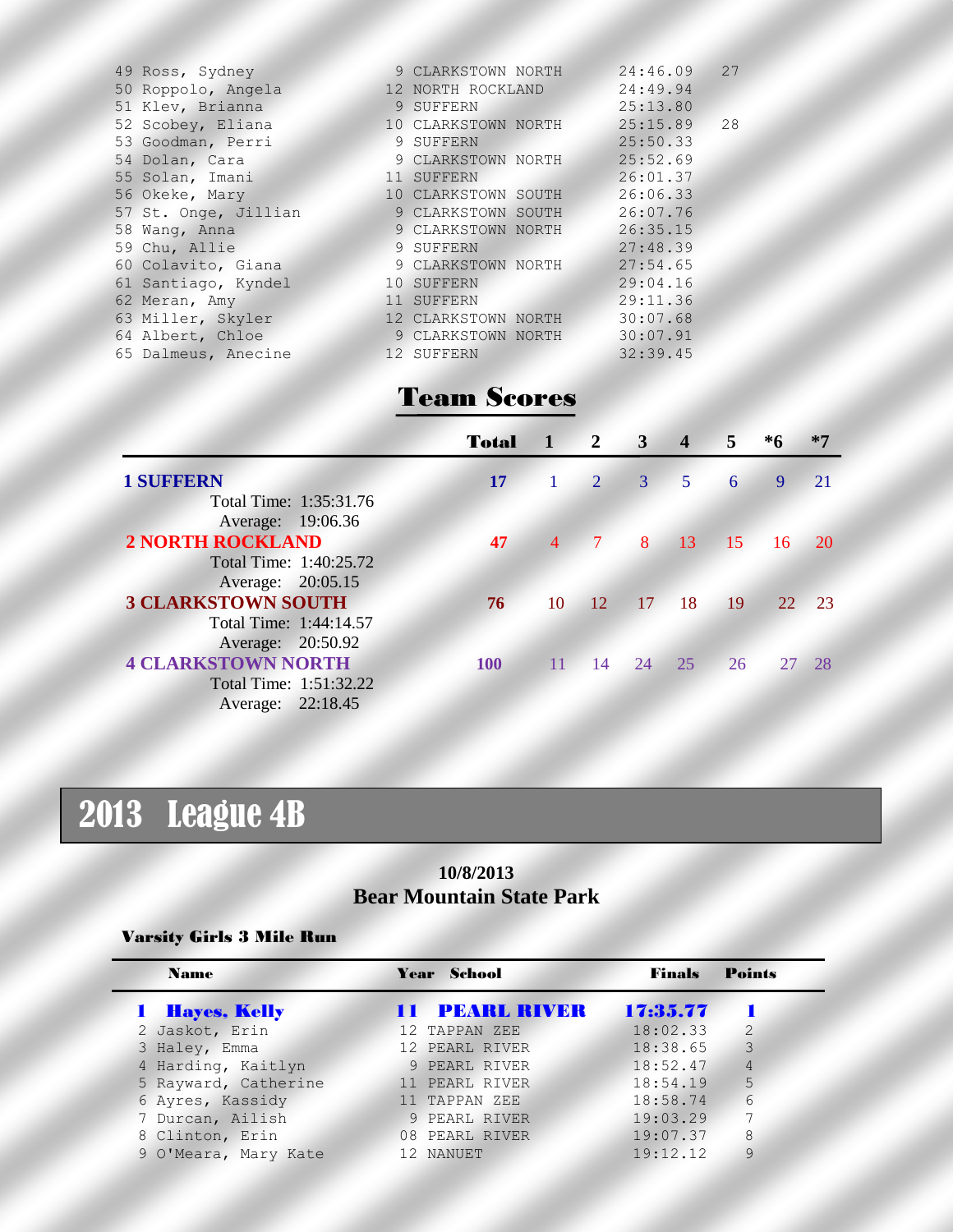| 10 McCarthy, Jesse    | 9 PEARL RIVER      | 19:23.32 | 10 <sup>°</sup> |
|-----------------------|--------------------|----------|-----------------|
| 11 Fernandez, Lauren  | 12 NANUET          | 19:26.57 | 11              |
| 12 Cooper, Laura      | 12 PEARL RIVER     | 19:27.84 |                 |
| 13 Madry, Brooke      | 11 NANUET          | 19:29.71 | 12              |
| 14 Rizzo, Deidre      | 12 TAPPAN ZEE      | 19:31.02 | 13              |
| 15 McCormack, Ann     | 08 PEARL RIVER     | 19:35.21 |                 |
| 16 Hartnett, Caitlin  | 10 TAPPAN ZEE      | 19:46.57 | 14              |
| 17 Carbone, Kristen   | 10 NANUET          | 19:50.82 | 15              |
| 18 Brennan, Claire    | 10 PEARL RIVER     | 19:59.52 |                 |
| 19 Auld, Emily        | 10 ALBERTUS MAGNUS | 20:05.25 | 16              |
| 20 Raffa, Grace       | 9 PEARL RIVER      | 20:09.73 |                 |
| 21 Kuhn, Amy          | 9 PEARL RIVER      | 20:10.37 |                 |
| 22 Parnow, Katie      | 10 PEARL RIVER     | 20:15.79 |                 |
| 23 Smyth, Tara        | 10 PEARL RIVER     | 20:24.21 |                 |
| 24 McMorrow, Molly    | 9 PEARL RIVER      | 20:27.84 |                 |
| 25 O'Brien, Lauren    | 10 PEARL RIVER     | 20:33.36 |                 |
| 26 Garvey, Brianne    | 12 PEARL RIVER     | 20:38.87 |                 |
| 27 Mathews, Kiera     | 10 PEARL RIVER     | 20:39.84 |                 |
| 28 Fuller, Katelyn    | 8 TAPPAN ZEE       | 20:44.74 | 17              |
| 29 VonDollen, Erin    | 11 TAPPAN ZEE      | 20:49.40 | 18              |
| 30 Lavan, Katelyn     | 11 PEARL RIVER     | 20:53.90 |                 |
| 31 O'Riordan, Kaitlin | 12 PEARL RIVER     | 21:06.52 |                 |
| 32 Nikac, Olivia      | 9 NANUET           | 21:11.27 | 19              |
| 33 Jones, Louise      | 8 NYACK            | 21:25.02 | 20              |
| 34 Hutchins, Celia    | 10 NYACK           | 21:25.62 | 21              |
| 35 McLaughlin, Riley  | 8 NANUET           | 21:28.21 | 22              |
| 36 Lowery, Mia        | 8 NANUET           | 21:31.35 | 23              |
| 37 Roth, Justine      | 11 NANUET          | 21:36.54 |                 |
| 38 Sullivan, Tara     | 8 TAPPAN ZEE       | 21:37.32 | 24              |
| 39 Sheridan, Jackie   | 8 TAPPAN ZEE       | 21:40.67 |                 |
| 40 McIntee, Danielle  | 12 TAPPAN ZEE      | 21:47.52 |                 |
| 41 Ostolozaga, Grace  | 12 ALBERTUS MAGNUS | 21:50.24 | 25              |
| 42 Felicissimo, Mia   | 7 NANUET           | 21:50.65 |                 |
| 43 Nardone, Andrea    | 10 ALBERTUS MAGNUS | 22:00.44 | 26              |
| 44 Tran, Julia        | 9 NANUET           | 22:03.23 |                 |
| 45 Hutchins, Chloe    | 10 NYACK           | 22:07.60 | 27              |
| 46 Garfunkel, Cecile  | 12 NYACK           | 22:14.50 | 28              |
| 47 Cohen, Sasha       | 10 NYACK           | 22:15.13 | 29              |
| 48 Cole, Alllison     | 9 NYACK            | 22:19.89 | 30              |
| 49 Roeder, Nicole     | 11 NANUET          | 22:28.23 |                 |
| 50 Traum, Rebecca     | 12 NANUET          | 22:32.22 |                 |
| 51 Parker, Jackie     | 12 ALBERTUS MAGNUS | 22:35.11 | 31              |
| 52 Wechsler, Jasmine  | 12 PEARL RIVER     | 22:45.79 |                 |
| 53 Bravo, Caitlin     | 12 PEARL RIVER     | 22:48.11 |                 |
| 54 Slavin, Grace      | 9 TAPPAN ZEE       | 22:50.41 |                 |
| 55 Fitzgerald, Abby   | 11 NANUET          | 22:51.44 |                 |
| 56 Raptis, Kelly      | 11 PEARL RIVER     | 22:55.31 |                 |
| 57 Kyle, Maggie       | 11 NYACK           | 23:15.16 | 32              |
| 58 Bennett, Caroline  | 8 NANUET           | 23:29.64 |                 |
| 59 McKiernan, Meaghan | 10 TAPPAN ZEE      | 23:39.37 |                 |
| 60 Tierney, Leigha    | 8 TAPPAN ZEE       | 23:43.27 |                 |
| 61 McGoldrick, Sam    | 11 TAPPAN ZEE      | 24:11.82 |                 |
| 62 Mattera, Kristen   | 10 TAPPAN ZEE      | 24:22.41 |                 |
| 63 Kiernan, Kayla     | 12 NANUET          | 24:26.64 |                 |
| 64 Carbone, Courtney  | 10 NANUET          | 24:28.62 |                 |
| 65 Ohle, Jessica      | 11 NANUET          | 24:29.52 |                 |
| 66 Watzka, Johanna    |                    | 24:31.80 |                 |
|                       | 12 NANUET          |          |                 |
| 67 Chen, Salia        | 11 NANUET          | 24:33.49 |                 |
| 68 Nguyen, Alyssa     | 11 TAPPAN ZEE      | 24:52.85 |                 |
| 69 Skae, Caitlin      | 9 TAPPAN ZEE       | 25:00.75 |                 |
| 70 Hynes, Brooke      | 10 TAPPAN ZEE      | 25:09.79 |                 |
| 71 Kohlbrenner, Cara  | 10 TAPPAN ZEE      | 26:12.96 |                 |
| 72 McIntee, Dominque  | 12 TAPPAN ZEE      | 26:17.92 |                 |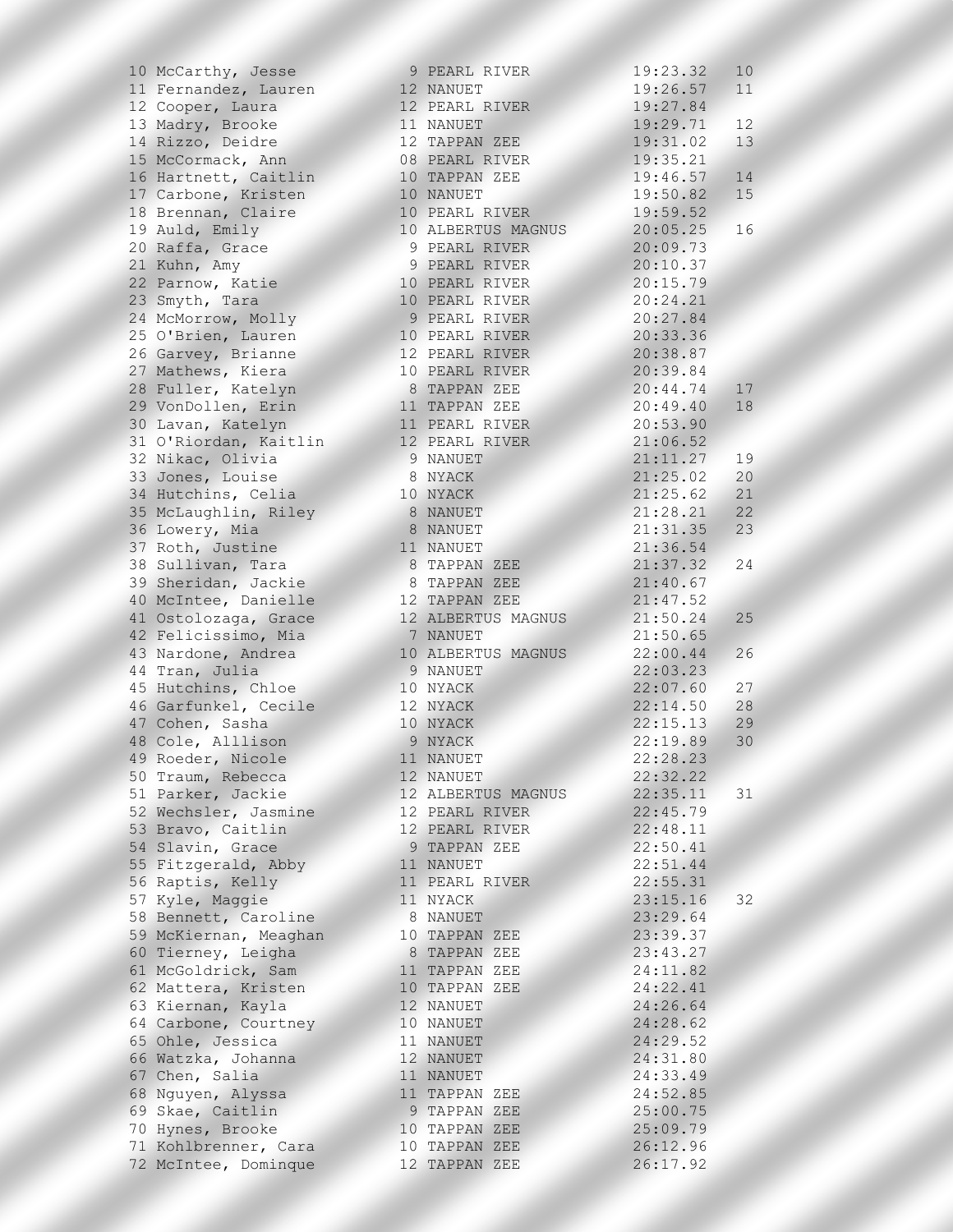| 73 Murphy, Martina  | 12 PEARL RIVER     | 26:22.28      |    |
|---------------------|--------------------|---------------|----|
| 74 Tromer, Natalie  | 9 TAPPAN ZEE       | 26:38.53      |    |
| 75 Martinez, Jess   | 12 TAPPAN ZEE      | 26:45.26      |    |
| 76 Ryan, Jen        | 10 TAPPAN ZEE      | 26:45.74      |    |
| 77 Maloney, Alex    | 9 TAPPAN ZEE       | 26:50.63      |    |
| 78 Skelly, Kathleen | 11 TAPPAN ZEE      | 26:58.67      |    |
| 79 Chang, Drew      | 9 TAPPAN ZEE       | 27:23.83      |    |
| 80 Boiano, Amanda   | 10 TAPPAN ZEE      | 27:46.52      |    |
| 81 O'Shea, Finnuala | 11 TAPPAN ZEE      | 27:58.87      |    |
| 82 Joyner, Helen    | 10 TAPPAN ZEE      | 29:14.76      |    |
| 83 Kelly, Sara      | 10 TAPPAN ZEE      | 29:18.39      |    |
| 84 Haltner, Lilly   | 10 ALBERTUS MAGNUS | 29:44.54      | 33 |
| 85 Yacob, Heba      | 10 ALBERTUS MAGNUS | $29:45.56$ 34 |    |
| 86 Fata, Rebecca    | 11 TAPPAN ZEE      | 30:37.88      |    |
| 87 Harrigan, Megan  | 10 TAPPAN ZEE      | 30:38.33      |    |
|                     |                    |               |    |

## Team Scores

|                          | <b>Total</b>    | $\vert A \vert$ | $\overline{2}$ | 3               | $\overline{4}$ | 5 <sup>7</sup> | $*6$  | $*7$        |
|--------------------------|-----------------|-----------------|----------------|-----------------|----------------|----------------|-------|-------------|
| <b>1 PEARL RIVER</b>     | 20 <sup>°</sup> | $\mathbf{1}$    | 3              | $\overline{4}$  | $\overline{5}$ | $7\phantom{.}$ | 8     | -10         |
| Total Time: 1:33:04.37   |                 |                 |                |                 |                |                |       |             |
| Average: 18:36.88        |                 |                 |                |                 |                |                |       |             |
| <b>2 TAPPAN ZEE</b>      | 52              | $\overline{2}$  | 6              | 13              | -14            | 17             | $-18$ | $\sqrt{24}$ |
| Total Time: 1:37:03.40   |                 |                 |                |                 |                |                |       |             |
| 19:24.68<br>Average:     |                 |                 |                |                 |                |                |       |             |
| <b>3 NANUET</b>          | 66              | 9               | 11             | 12 <sup>7</sup> | 15             | 19             | 22    | 23          |
| Total Time: 1:39:10.49   |                 |                 |                |                 |                |                |       |             |
| Average: 19:50.10        |                 |                 |                |                 |                |                |       |             |
| <b>4 NYACK</b>           | 125             | 20              | 21             | 27              | 28             | 29             | 30    | 32          |
| Total Time: 1:49:27.87   |                 |                 |                |                 |                |                |       |             |
| Average: 21:53.58        |                 |                 |                |                 |                |                |       |             |
| <b>5 ALBERTUS MAGNUS</b> | <b>131</b>      | 16              | 25             | 26              | 31             |                | 33 34 |             |
| Total Time: 1:56:15.58   |                 |                 |                |                 |                |                |       |             |
| Average: 23:15.12        |                 |                 |                |                 |                |                |       |             |

# 2013 League 4B

### **10/8/2013 Bear Mountain State Park**

#### Junior Varsity Girls 1.8 Mile Run

| <b>Name</b>           | Year School    | <b>Points</b><br>Finals    |
|-----------------------|----------------|----------------------------|
| 1 Sara Rotundo        | 11 PEARL RIVER | 11:31.13                   |
| 2 Cristen Ryan        | 9 PEARL RIVER  | 11:38.24<br>$\overline{2}$ |
| 3 Bridget Byrnes      | 8 PEARL RIVER  | 3<br>11:48.73              |
| 4 Elizabeth Considine | 8 PEARL RIVER  | 11:53.30<br>$\overline{4}$ |
| 5 Sandra Wilson       | 11 PEARL RIVER | 5<br>12:08.54              |
| 6 Allison Moroney     | 10 PEALR RIVER | 12:19.59<br>6              |
| 7 Julianne Delgrosso  | 10 PEARL RIVER | 12:28.38                   |
| Jade Keogh<br>8       | 9 PEARL RIVER  | 12:31.96                   |